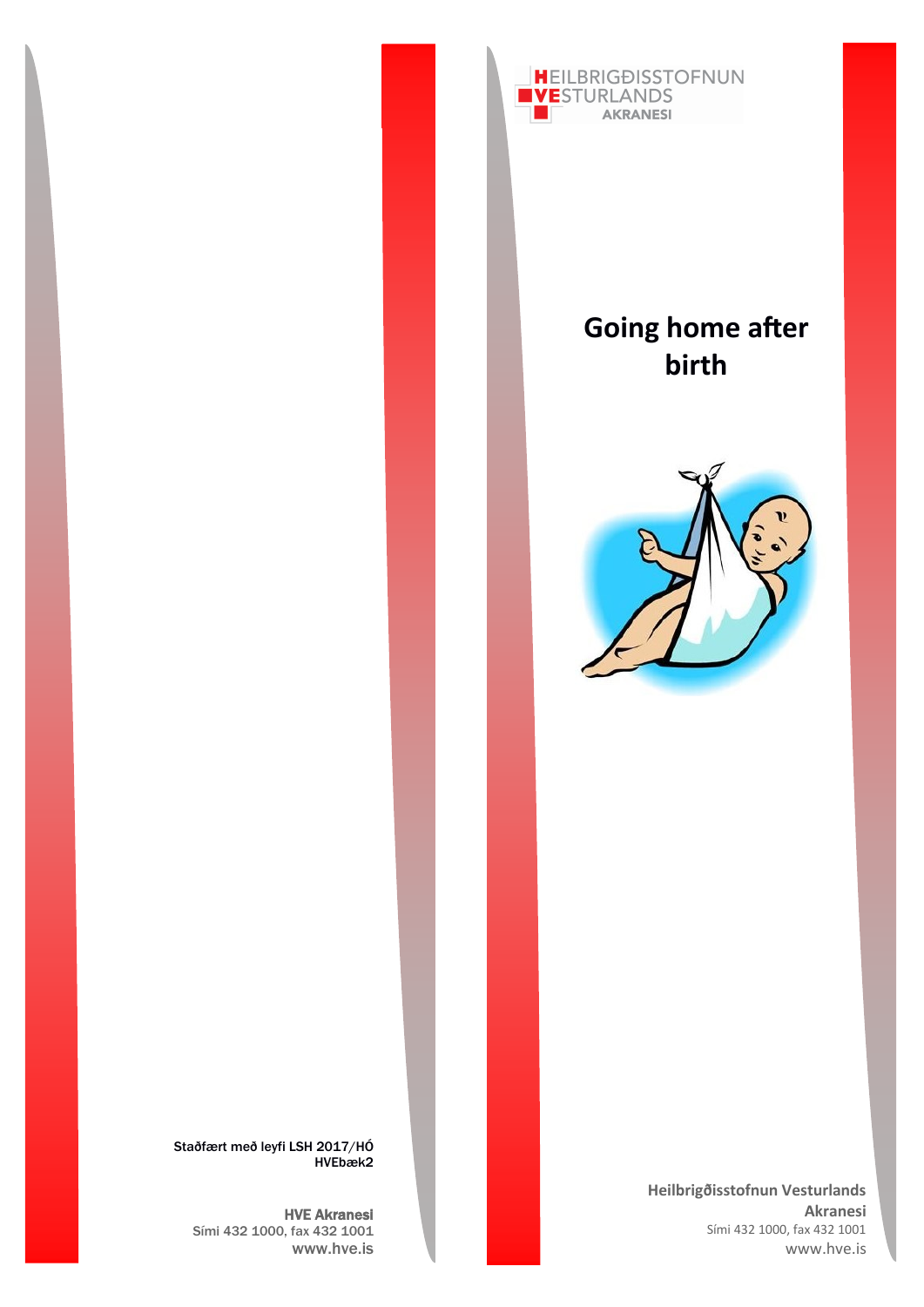# Going home after birth

#### www.hve.is

**Going home / Home Services**: Before being discharged from the hospital, the mother will receive the name and telephone number of a midwife who will care for and monitor her and the newborn at home. It is recommended that the Home-service midwife is contacted as soon as possible after the family returns home so the first visit can be scheduled, also if any problems or questions come up.

## *Home-service midwife*:

# *Phone number*: \_\_\_\_\_\_\_\_\_\_\_\_\_\_\_\_\_\_\_\_\_\_\_

If the family cannot be discharged from the hospital early enough to receive a Home-service midwife, an interview is given by a midwife at the ward before going home. The interview should cover the main aspects of breastfeeding as well as information about what to expect in the first few days and weeks regarding the woman's health and the newborns care.

\_\_\_\_\_\_\_\_\_\_\_\_\_\_\_\_\_\_\_\_\_\_\_\_\_\_\_\_\_\_\_\_\_\_\_\_\_\_\_\_\_\_\_

**Neonatal Examination**: All babies are examined by the duty doctor within the first 24 hours after birth. In addition, parents can have second examination by a pediatrician when the baby is 5-6 days old at Children's Hospital in Reykjavik (Barnaspitali Hringsins). *Pediatric examination at Hringurinn the Children's Hospital (first floor).*

*\_\_\_\_\_\_\_\_\_\_\_\_\_\_\_\_\_ Day - \_\_\_\_\_ / \_\_\_\_ time.\_\_\_\_\_*

**General recommendation** It is recommend that women take time and consider their own well-being after birth, practice good nutrition habits and rest often with the newborn. That way she is more likely to adapt easily to changes within the family.

**In case of:** Heavy bleeding, fever, abdominal pain, foulsmelling discharge, problems with urination or any other problems that might be considered abnormal or causes a case of concern, please contact the following:

## *Problems ≤ 2 weeks after birth*

- **Contact your Home-service midwife if still in her care**. If further help or more specific approach is needed, she will give guidance to whom to call or where to go.
- An urgent problem that comes up after a midwifery home service ends, or after the stay in the hospital, please contact the Akranes maternity ward at 432 1113.
- In acute situations at any time always contact the

**Emergency call response tel. 112**.

For women living in Reykjavik you can come to Landspítalinn at ward 22-B (appointment tel. 543-3253).

**Copy of maternety documents and birth certificate:** If

there is a request to get a copy of the maternity file you can do so three to four months after birth at the hospital secrataries in the hospital ground floor or send your request electronically to [laeknaritari@hve.is](mailto:laeknaritari@hve.is) A birth certificate can be requested via [www.thjodskra.is](http://www.thjodskra.is)

**Lend me your ear:** Is a service offered to women and their partners where they can meet up with a midwife after birth to discuss the birth experience. Appointments can be made at the outpatient maternity ward 22B, tel. 543-3253 between 08:00-16:00 week days. It is important that you bring your maternity record with you to the appointment. You can also request an appointment with a midwife or a doctor to review your birth experience, please contact Akranes birth center to discuss further.

We welcome and comments and feedback regarding the service your received at Akranes birth center by calling us on 4321113 or via the hospital website hve.is under the link "Ertu med ábendingu eða kvörtun" (Do you have a feedback or complaint).

**Finally, the staff at the Maternity ward Akranes hospital, wants to offer their sincerest congratulations at the birth of your baby/babies and wish you all the best in the future.**

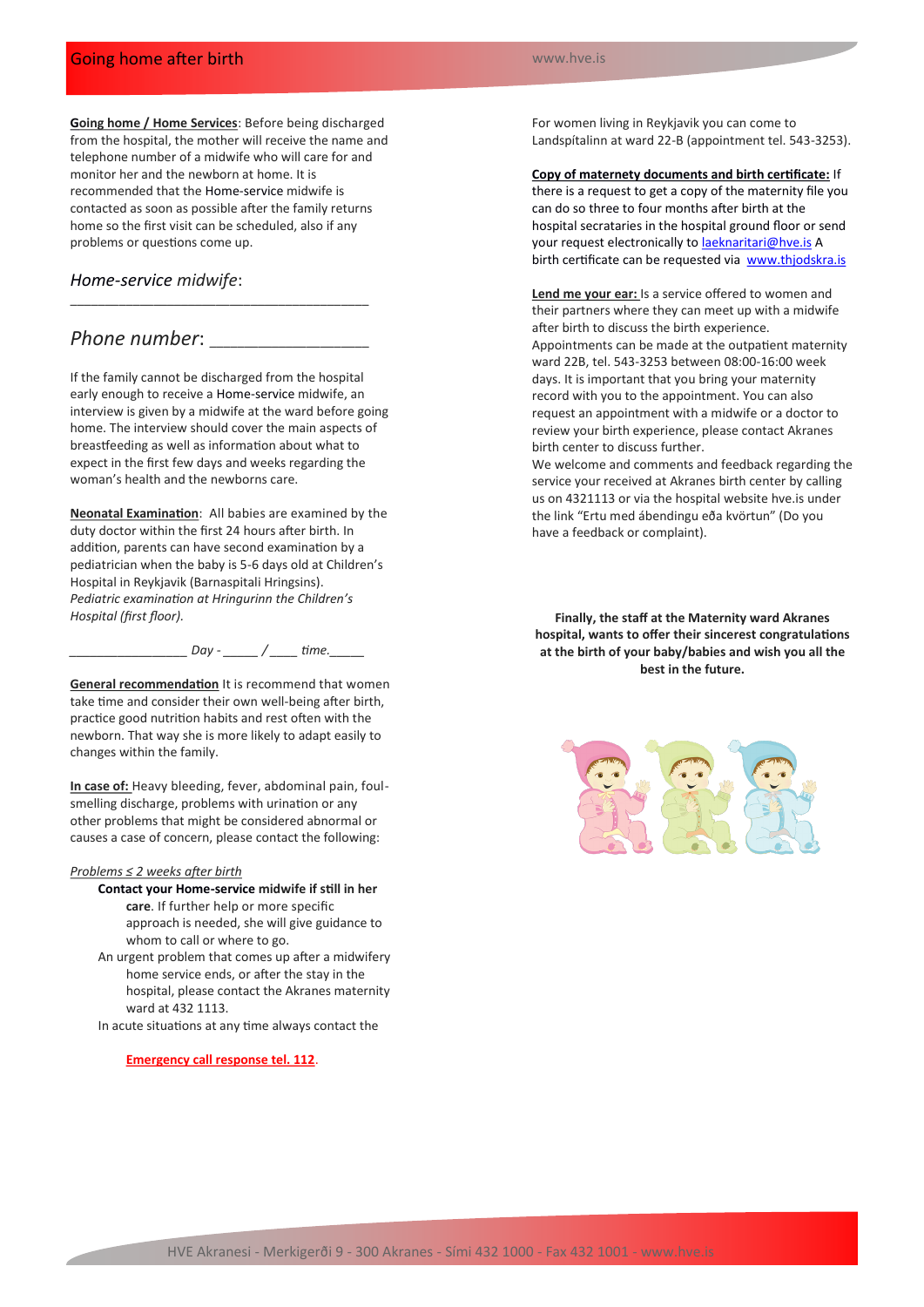**Infant control**: It is recommended that the neighborhood Health Care Clinic is contacted soon after being discharged from the post-partum ward or from the Home-service midwife that is done so that the nurse at the health care clinic can give information about the arrangement of the infant-control. *Infant Audiometry:* Every parent is offered hearing test for their newborn baby. It takes place either before being discharged from the hospital or at the 5 day examination of the newborn at the Children's hospital. If the audiometry test is unsuccessful at the hospital, parents are asked to contact the Heyrnar og talmeinastöð Íslands (Hearing- and speech center) tel. 581-3855.

#### **Where to seak help if a child becomes ill**:

If a newborn develops *high fever (>*38°C ) *before 12 weeks* of age contact the Children's Hospital 543-3700 or your local heilsugæsla (health care clinic). For children *older than 12 weeks* contact the neighborhood Health Care Clinic or the medical helpline, Domus Medica, tel. 563-1010 during weekdays and office hours. After office hours and weekends, it is recommended to call *medical helpline (Læknavaktin) tel. 1770*

## *In case of an accident or an emergency, call 112*

**Baby blues and Postpartum depression:** After childbirth women often experience changes in their moods and symptoms like tearfulness, irritability, some mild anxiety and signs of depression. This is a normal process which usually happens in the first 2-10 days postpartum and passes quickly. Postpartum depression usually starts 2-4 weeks postpartum but women can develop postpartum depression anytime in the first year after giving birth. Symptoms of postpartum depression may include: that *daily tasks seem insurmountable*, *changes in appetite*, *sleeping problems*, *hopelessness* and *unexplained fear or anxiety*. It is important to seek medical assistance at the Health Care Clinic if such symptoms do occur and persist.

**After Cesarean - some notes**: To normalize the digestion, it is important to drink a lot of fluid, up to two liters a day, along with eating regularly. Diet of protein and fiber is recommended. *Non–strenuous exercise* is also recommended after the first two weeks as it can *reduce the risk of various complications* after surgery, such as blood clots as well as stimulate the digestive system. It can be good to start training slowly with light/short walks and then gradually increase the exercise as the strength increases. And avoid lifting objects that are heavier than the newborn. Make sure not over-doing it and rest often. *Pain*: You may feel discomfort and tenderness caused by the incision for the next two to three weeks and the use of pain- relief is helpful. The recommended dosage for non-description painmedicine is: Ibuprofen 400-600 mg three times a day and two 500 mg Paratabs/Panodil tablets 3-4 times a day, for the first few days. Only a little amount of those medicines excretes in the breast milk and will not affect the newborn. It is recommended to reduce gradually the use of painmedicines. *Stitches/staples* should be removed from the incision 5-7 days after surgery along with the band-aid covering it, either by your Home-service midwife, at "skiptistofa HVE Akranesi" or your local health care clinic.

### *Problems > 2 weeks from birth:*

For any problem regarding breastfeeding or discharge/ bleedings then contact Akranes maternity ward 432 1113. If the baby is unwell then contact health care clinic during day time (8am to 4pm) After that please contact **medical helpline (Læknavaktin) tel. 1770**

**Breastfeeding**: Breastfeeding is important for both mother and baby. It has been shown that the breast milk is full of *antibodies and immunoglobulin's* that are good for the baby's immune system and mothers who breastfeed are less likely to develop postpartum depression. A newborn baby needs *considerable presence* with the mother, to form the basis for good lactation. The baby usually breastfeeds soon after birth and then takes a long rest. The baby has a supply of liquid and sugar which is considered sufficient to cover the first 24-48 hours after birth. *Colostrum,* the initial milk (first milk), comes in small amounts, but is sufficient nutrition in the beginning. Babies' kidneys are at birth, immature and not ready to receive too much liquid at a time. A newborn stomach is the size of a grape, which makes the small amount of colostrum perfect for the newborn. As the days go by, the stomach expands as they drink more and need more nutrition. *To increase* the amount of breast milk it is very important that your baby *breastfeeds often* in the first few days or approximately *8-12 times* a day. In most cases the milk supply increases significantly after 2-4 days. It is normal for your nipples to get sore in the first days after birth, but it is **not** considered normal to have a cracked nipple. That can happen if the baby is not latching onto the breast properly. In order to prevent this happening it is important that the baby's position and nipple-grip is observed. Seek assistance if you experience pain that does not recede when you breastfeed or lesions start to appear. Wetting the nipples before and after breastfeeding can reduce tenderness.

**Engorgement**: Engorgement is caused by increased blood flow and fluid retention in the breast tissue that can cause pressure on the mammary glands. This is a normal physiological change in the breast that follows an increase in milk production. The breasts become sensitive and warm to the touch and nipple circle and nipple surface can become stiff. Treatment of engorgement: It is important to make the child breastfeed regularly up to 8-12 times a day as well as massage the breast gently at the same time, until the breast softens up. If a large swelling appears in the nipple you may need to massage the breast for a while, and use hand expression to soften the nipple before breastfeeding. A cold pack on the breast after breastfeeding can help to reduce discomfort as well as pain medicine and anti-inflammatory drugs like Paratabs (1gramm 3-4 times per day) and Ibuprofen(400mg 3-4 times a day. *Hand expressing:* Start by massaging the whole breast in a circular motion. The thumb is positioned above the nipple and the parallel fingers below the nipple. Fingers are pressed gently back to the chest and then forward and compressed together. See documentary film: [http://newborns.stanford.edu/](http://newborns.stanford.edu/Breastfeeding/HandExpression.html) [Breastfeeding/HandExpression.html](http://newborns.stanford.edu/Breastfeeding/HandExpression.html)